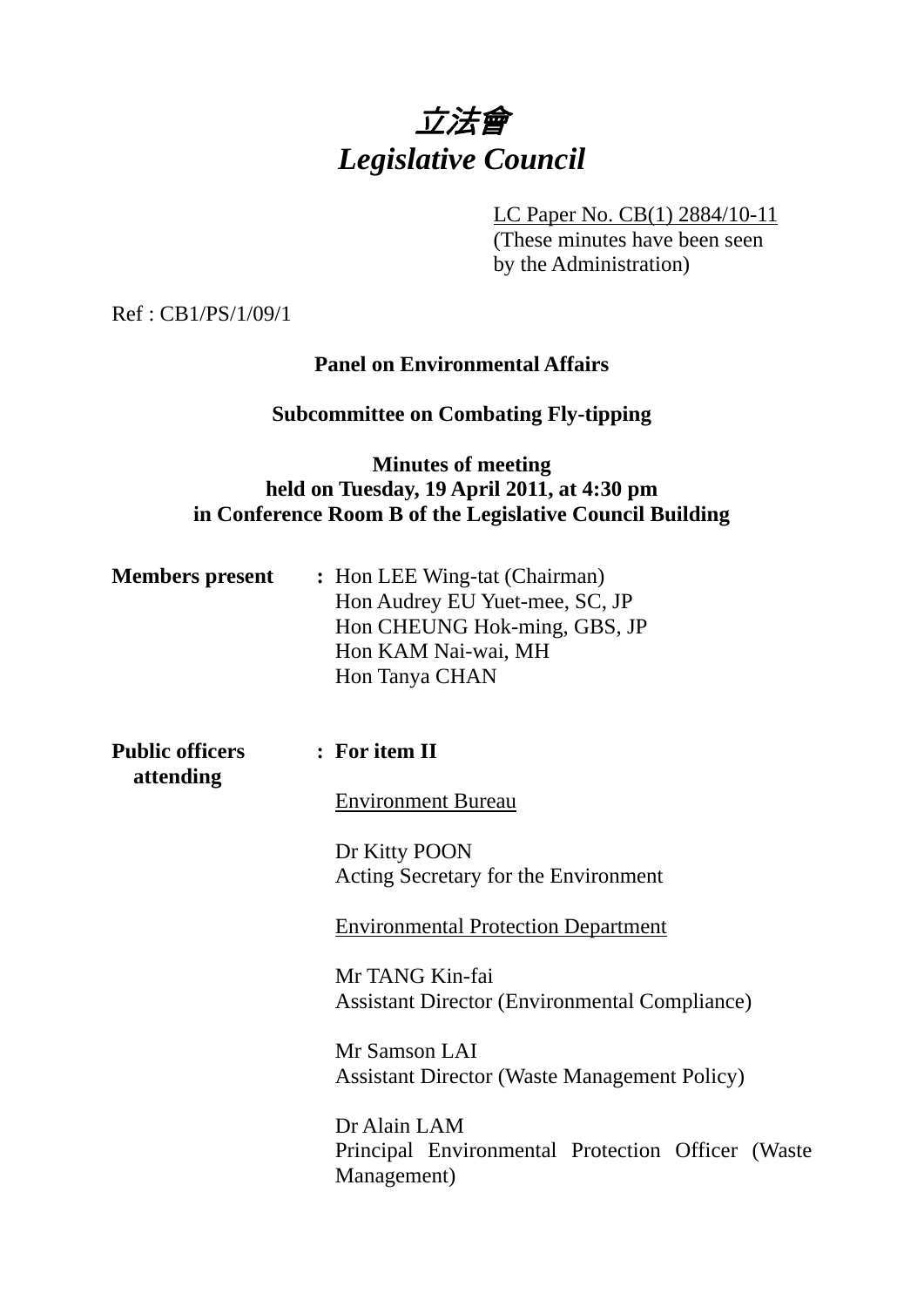Mr Michael LUI Senior Environmental Protection Officer (Waste Facilities) 4

Development Bureau

Mr Jonathan LEUNG Chief Assistant Secretary (Works) 5

Lands Department

Ms Karen CHAN Assistant Director (Estate Management) (Lands Administration Office, Headquarters)

Agriculture, Fisheries and Conservation Department

Mr CHEUNG Kwok-wai Senior Conservation Officer (Technical Services)

Planning Department

Ms Phyllis LI Assistant Director of Planning (Special Duties)

Mr Kelvin CHAN Chief Town Planner (Central Enforcement and Prosecution)

Drainage Services Department

Mr CHENG Hung-leung Chief Engineer (Mainland North)

Civil Engineering and Development Department

Mr WONG Yum-tat Senior Engineer

## **Clerk in attendance :** Miss Becky YU Chief Council Secretary (1)1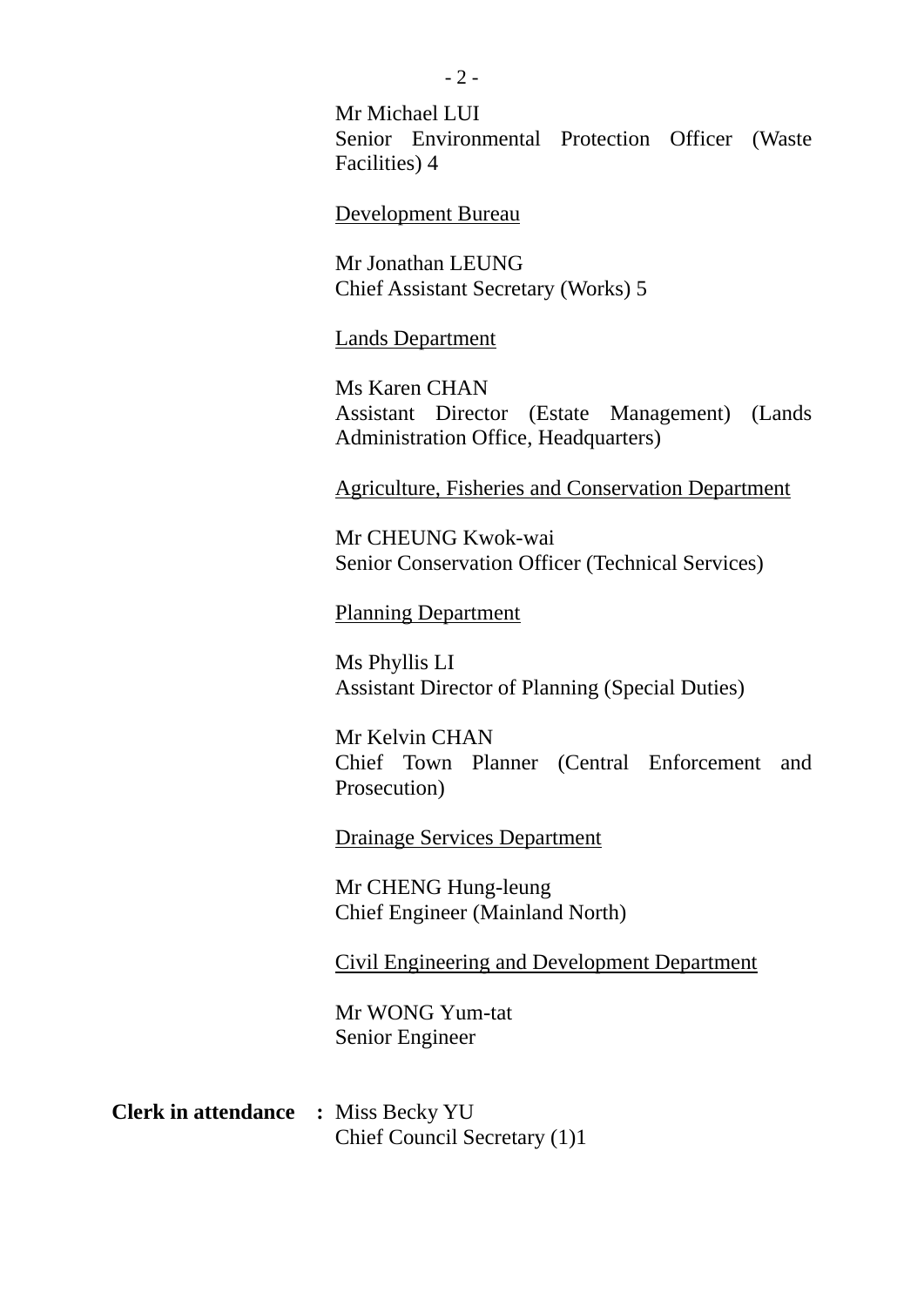| <b>Staff in attendance</b> | : Mrs Mary TANG               |
|----------------------------|-------------------------------|
|                            | Senior Council Secretary (1)1 |

 Miss Jacqueline CHUNG Council Secretary (1)1

**\_\_\_\_\_\_\_\_\_\_\_\_\_\_\_\_\_\_\_\_\_\_\_\_\_\_\_\_\_\_\_\_\_\_\_\_\_\_\_\_\_\_\_\_\_\_\_\_\_\_\_\_\_\_\_\_\_\_\_\_\_\_\_\_** 

## **I. Confirmation of minutes**   $(LC$  Paper No.  $CB(1)$  1899/10-11 — Minutes of the meeting held on 24 February 2011)

The minutes of the meeting held on 24 February 2011 were confirmed.

## **II. Meeting with the Administration**  (LC Paper No. CB(1)  $1914/10-11(01)$  — List of follow-up actions arising from the discussion at the meeting on 24 February 2011 LC Paper No. CB(1)  $1914/10-11(02)$  — Administration's response to CB(1) 1914/10-11(01)) Relevant paper  $(LC$  Paper No.  $CB(1)$  1338/10-11(02) — Administration's paper on updates on the initiatives to combat land filling and fly-tipping activities)

- 2. The Subcommittee deliberated (Index of proceedings attached in **Annex**).
- 3. The Administration was requested
	- (a) To advise the Administration's stance on the recommendations to avoid overloading of dump trucks as set out in the submission from the Hong Kong Dumper Truck Drivers Association;
	- (b) To provide a paper explaining the differences in the handling of overloading dump trucks at public fill reception facilities, sorting facilities and landfills. To also include in the paper the latest progress in resolving such differences; and
	- (c) To advise how the Administration could recover the cost incurred from reinstatement works for damaged government land as a result of illegal dumping.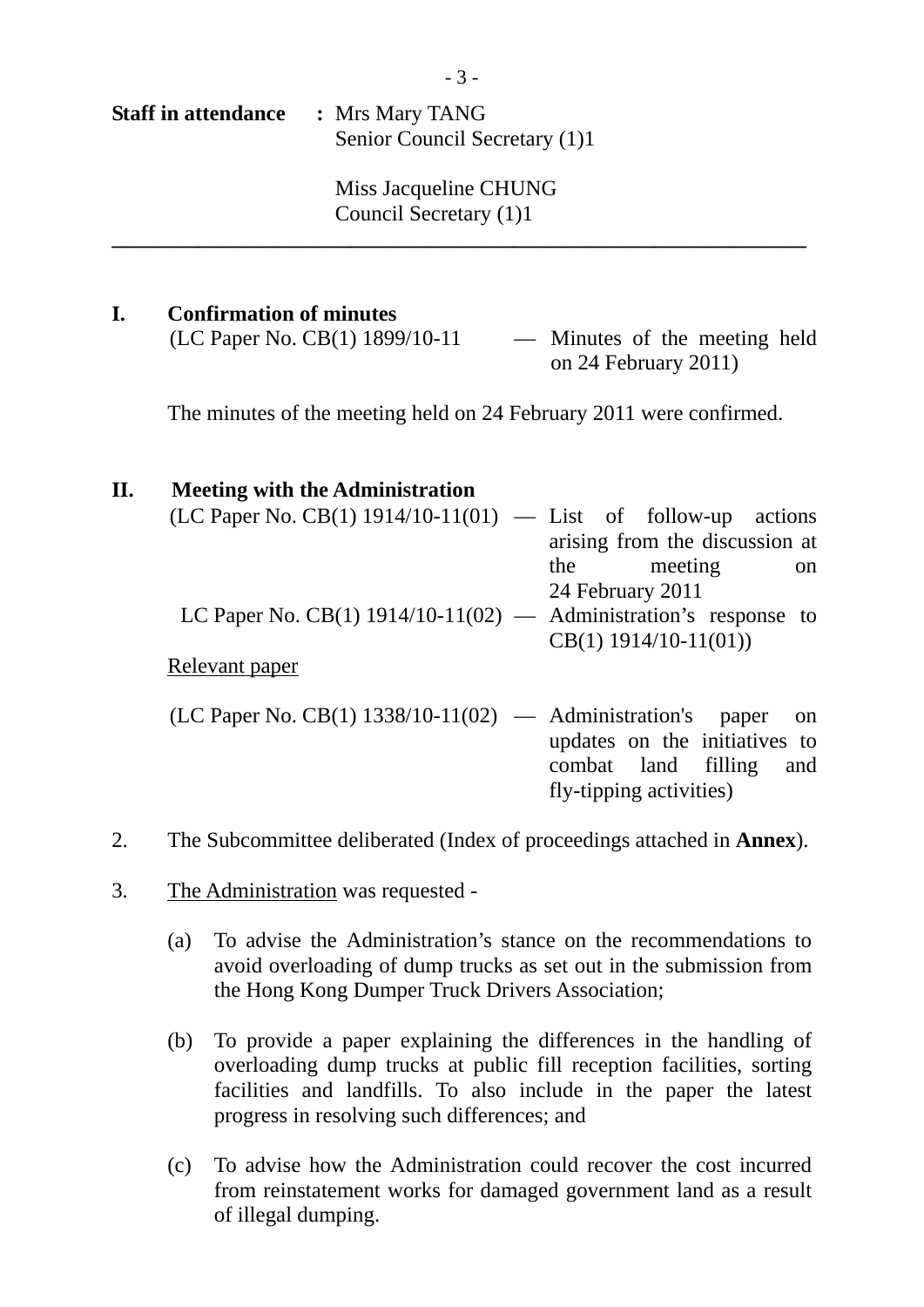# **III. Any other business**

4. There being no other business, the meeting ended at 6:10 pm.

Council Business Division 1 Legislative Council Secretariat 10 August 2011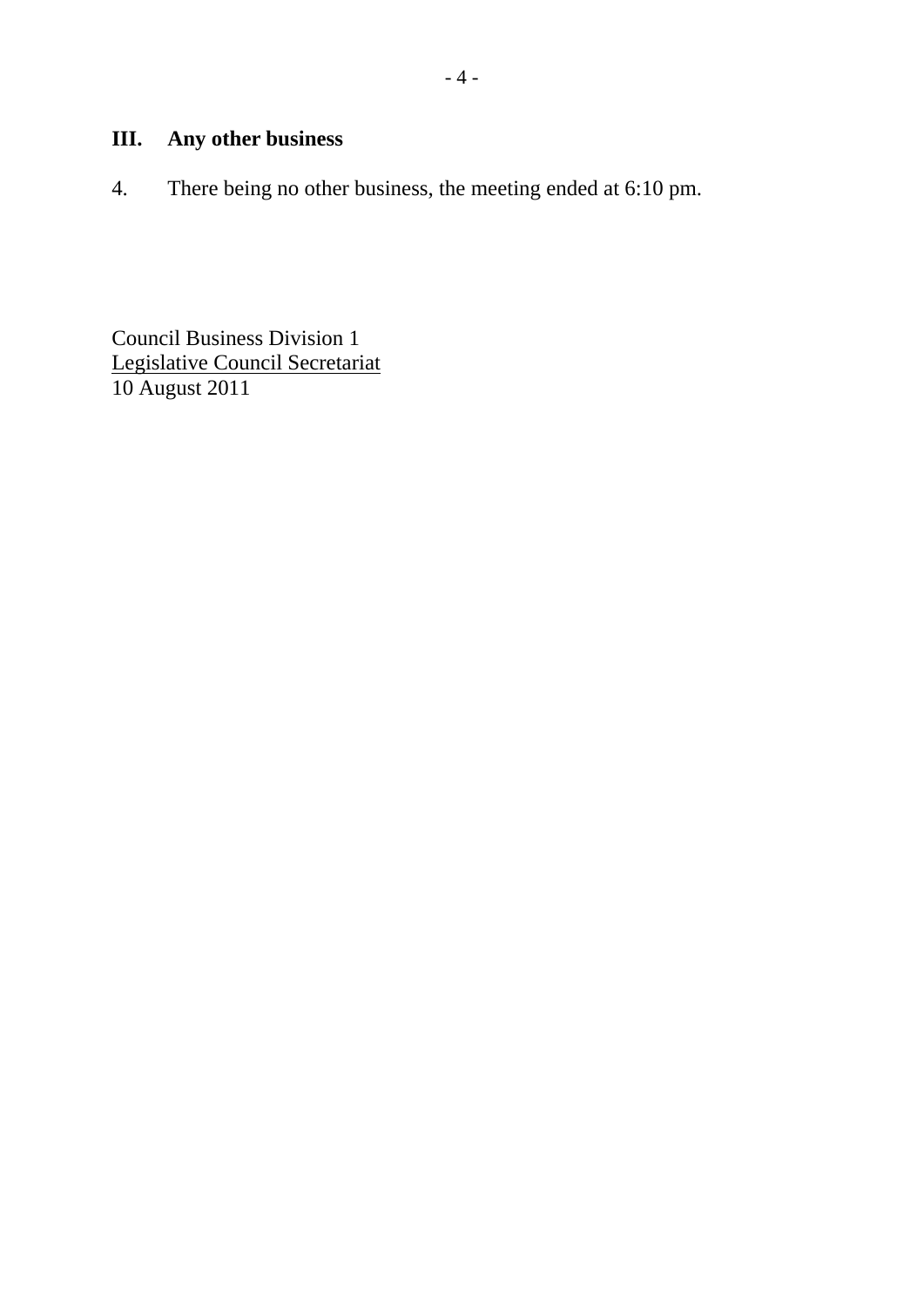## **Panel on Environmental Affairs**

## **Subcommittee on Combating Fly-tipping**

## **Proceedings of the meeting on Tuesday, 19 April 2011, at 4:30 pm in Conference Room B of the Legislative Council Building**

| Time marker       | <b>Speaker</b>                                   | Subject(s)                                                                                                                                                                                                                       | <b>Action required</b> |  |
|-------------------|--------------------------------------------------|----------------------------------------------------------------------------------------------------------------------------------------------------------------------------------------------------------------------------------|------------------------|--|
|                   | Agenda Item I - Confirmation of minutes          |                                                                                                                                                                                                                                  |                        |  |
| $000438 - 000555$ | Chairman                                         | The minutes of the meeting held on<br>24 February 2011 (LC Paper No.<br>CB(1) 1899/10-11) were confirmed.                                                                                                                        |                        |  |
|                   | Agenda Item II - Meeting with the Administration |                                                                                                                                                                                                                                  |                        |  |
| 000556 - 000628   | Chairman                                         | Opening remarks.                                                                                                                                                                                                                 |                        |  |
| 000629 - 000806   | Chairman<br>Administration                       | Administration's<br>its<br>briefing<br>on<br>response to the follow-up actions<br>arising from the discussion at last<br>meeting (LC Paper<br>No.<br>$CB(1) 1914/10/11(02)$ ).                                                   |                        |  |
| 000807 - 001124   | Chairman<br>Administration                       | Discussion on the Hung Shui Kiu case<br>Administration's explanation that the<br>parties concerned would be subject to<br>prosecution<br>the<br>in<br>event<br>of<br>non-compliance<br>with<br>the<br>Reinstatement Notice (RN). |                        |  |
| $001125 - 001211$ | Chairman                                         | Continuation of discussion on the<br>latest situation of the nine land filling<br>sites in Annex I to LC Paper No.<br>$CB(1)$ 1338/10-11(02).                                                                                    |                        |  |
| $001212 - 001250$ | Chairman                                         | Shing Mun Road, Kwai Chung<br>It was agreed that the case should be<br>deleted from the list, given that no<br>further dumping activity had been<br>found for nearly three years.                                                |                        |  |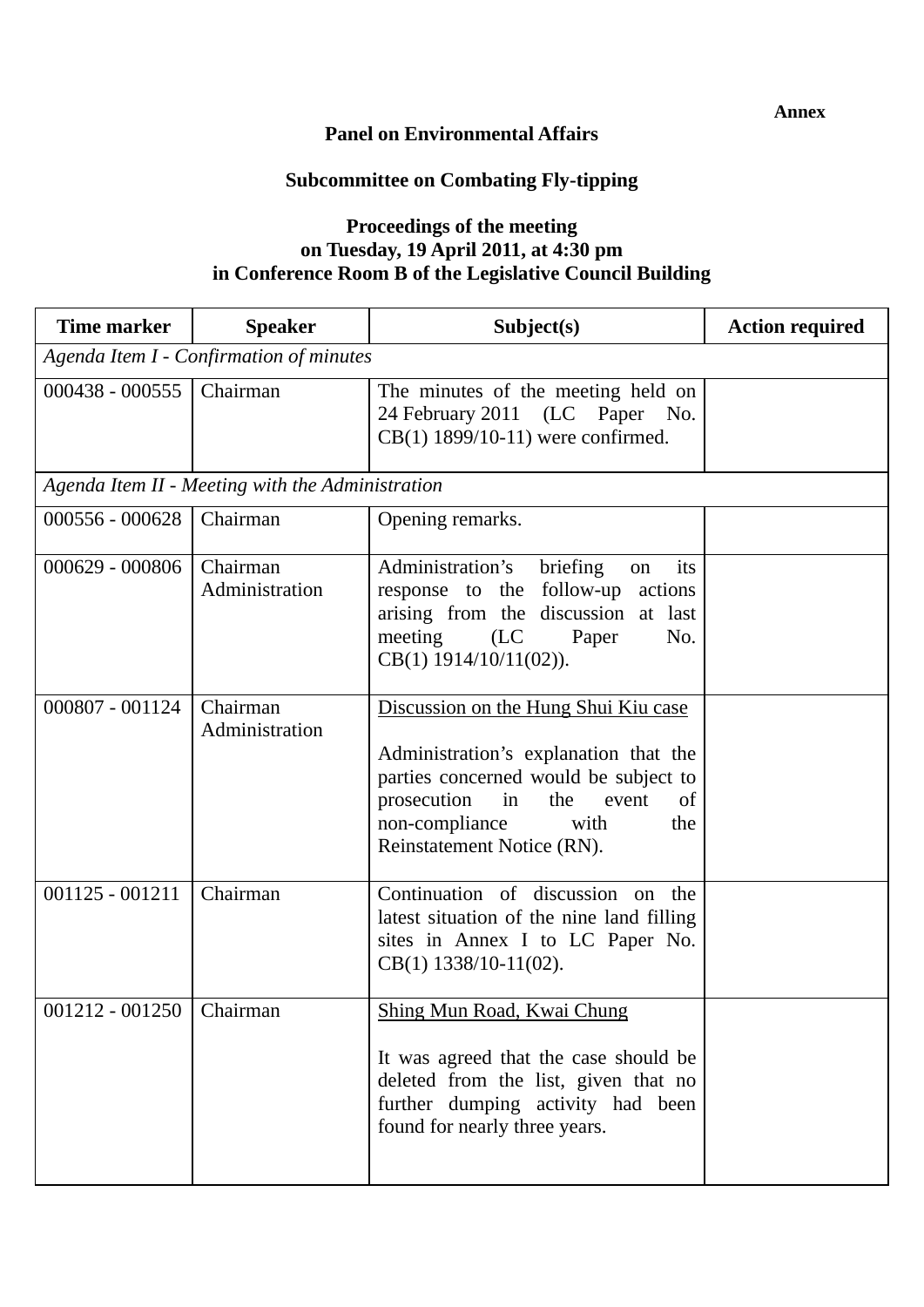| <b>Time marker</b> | <b>Speaker</b>                             | Subject(s)                                                                                                                                                                                                                                                                                                                                                                                   | <b>Action required</b>                                                                                                                                                                    |
|--------------------|--------------------------------------------|----------------------------------------------------------------------------------------------------------------------------------------------------------------------------------------------------------------------------------------------------------------------------------------------------------------------------------------------------------------------------------------------|-------------------------------------------------------------------------------------------------------------------------------------------------------------------------------------------|
| 001251 - 001509    | Chairman<br>Administration                 | DD96, Chau Tau, San Tin<br>involved<br>unauthorized<br>The<br>case<br>of<br>containers.<br>two<br>storage<br>Prosecution action against the party<br>concerned for non-compliance with the<br>Enforcement Notice was in progress.<br>As the case did not involve dumping of<br>construction and demolition $(C&D)$<br>materials, it was agreed that this<br>should be deleted from the list. |                                                                                                                                                                                           |
| 001510-001624      | Chairman<br>Administration                 | DD99, Hop Shing Wai, San Tin<br>It was agreed that the case should be<br>deleted from the list since the relevant<br>statutory notices had been complied<br>with.                                                                                                                                                                                                                            |                                                                                                                                                                                           |
| 001625-001951      | Chairman<br>Administration                 | DD99, Chau Tau, San Tin<br>Given that the reinstatement works<br>satisfactory,<br>the<br>not<br>were<br>Administration would keep monitoring<br>Meanwhile,<br>the<br>the<br>case.<br>Administration was considering the<br>steps taken by the notice recipient in<br>complying with the statutory notice.                                                                                    |                                                                                                                                                                                           |
| 001952-003055      | Chairman<br>Ms Audrey EU<br>Administration | DD115, Nam Sang Wai<br>Administration would keep monitoring<br>the site closely.<br>Ms Audrey EU's views/enquiries -<br>(a) the fines of $$10,000$<br>and<br>\$3,000 for the Shing Mun<br>Road case and Nam Sang Wai<br>respectively<br>were<br>case<br>considered too light to reflect<br>the gravity of these cases;                                                                       | The Administration<br>advise how to<br>to<br>the<br>cost<br>recover<br>from<br>incurred<br>reinstatement works<br>for<br>damaged<br>government land as<br>a result of illegal<br>dumping. |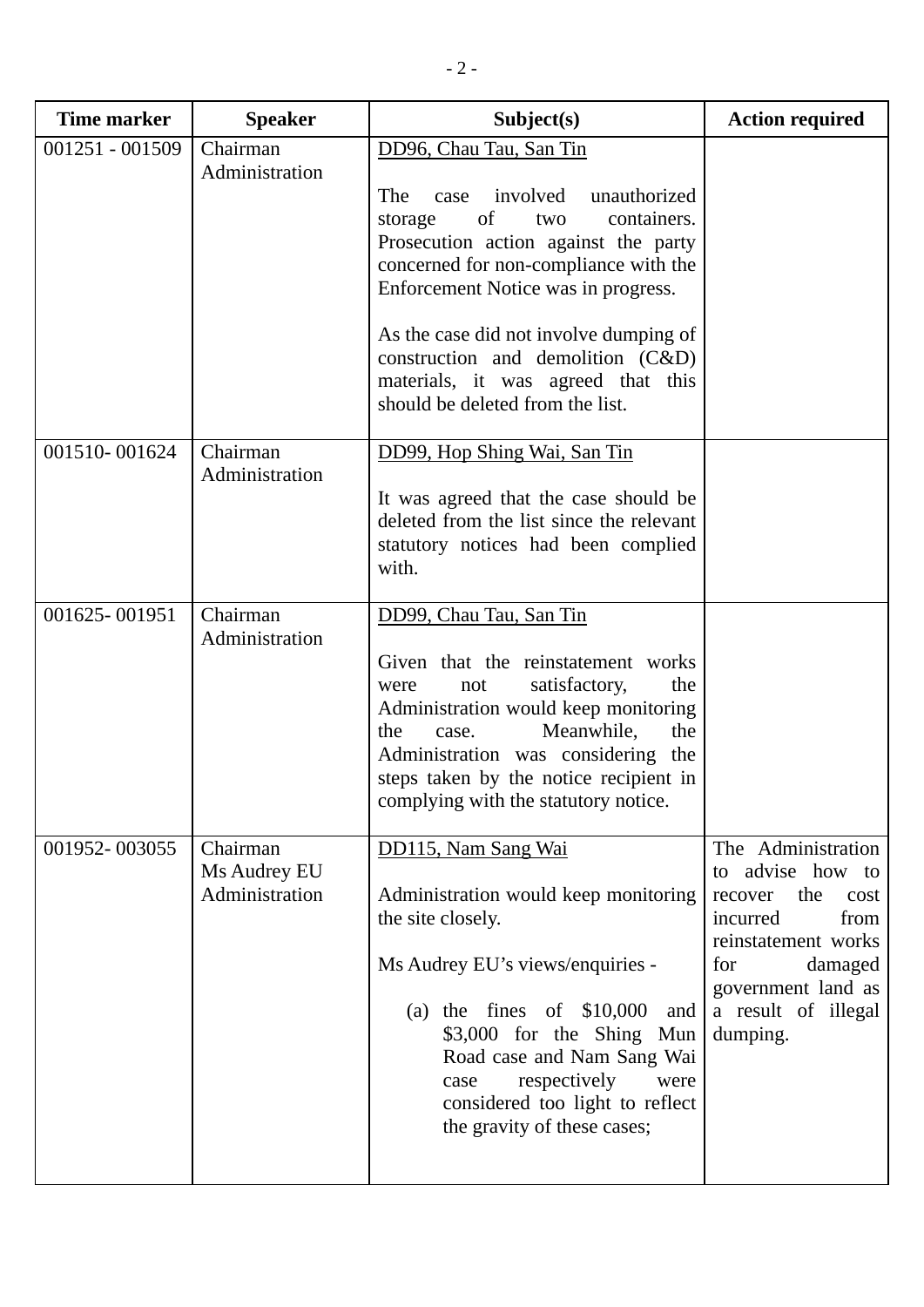| <b>Time marker</b> | <b>Speaker</b>             | Subject(s)                                                                                                                                                                        | <b>Action required</b> |
|--------------------|----------------------------|-----------------------------------------------------------------------------------------------------------------------------------------------------------------------------------|------------------------|
|                    |                            | (b) the identities of the offenders,<br>whether only the dump truck<br>drivers were convicted; and                                                                                |                        |
|                    |                            | (c) the means through which the<br>Administration could recover<br>from<br>incurred<br>cost<br>for<br>reinstatement<br>works<br>damaged government<br>land<br>from the offenders. |                        |
|                    |                            | The Chairman's enquiry on the policy<br>on cost recovery for reinstatement<br>works.                                                                                              |                        |
|                    |                            | Administration's response -                                                                                                                                                       |                        |
|                    |                            | (a) prosecution was based<br>on<br>The amount of<br>evidence.<br>fine was determined by the<br>court taking into account the<br>merits of each case;                              |                        |
|                    |                            | (b) the offender of the Nam Sang<br>Wai case was an owner of the<br>pond. The fine of \$3,000<br>might have been determined<br>his<br>having<br>regard<br>to<br>disabilities;     |                        |
|                    |                            | (c) legal advice on the need for<br>appeal would be sought from<br>the Department of Justice if<br>the Administration considered<br>the penalty too light; and                    |                        |
|                    |                            | (d) in the Shing Mun Road case,<br>the court directed that the<br>Administration could recover<br>the reinstatement cost from the<br>offender by way of civil<br>action.          |                        |
| 003056-003606      | Chairman<br>Administration | Ham Tin Kau Tsuen, Pui O, Lantau<br>As there was no major change in the                                                                                                           |                        |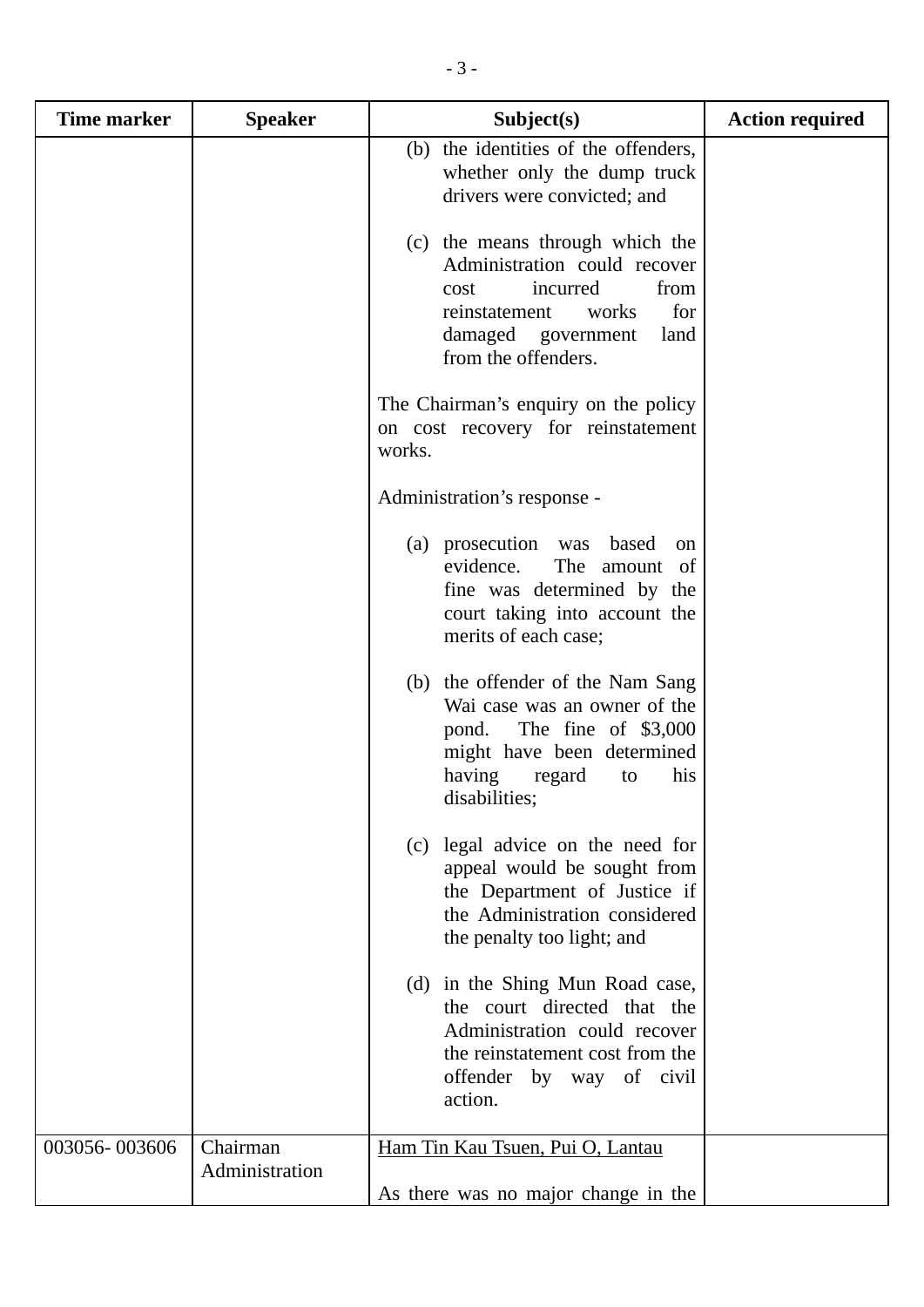| <b>Time marker</b> | <b>Speaker</b>             | Subject(s)                                                                                                                                                                                                                                                                                                                                                                                                                                                                                                                                                                                                                                                  | <b>Action required</b> |
|--------------------|----------------------------|-------------------------------------------------------------------------------------------------------------------------------------------------------------------------------------------------------------------------------------------------------------------------------------------------------------------------------------------------------------------------------------------------------------------------------------------------------------------------------------------------------------------------------------------------------------------------------------------------------------------------------------------------------------|------------------------|
|                    |                            | subject situation, the Administration<br>would keep monitoring the site closely.                                                                                                                                                                                                                                                                                                                                                                                                                                                                                                                                                                            |                        |
| 003607-003806      | Chairman<br>Administration | DD125 various Lots, Ha Tsuen<br>Compliance Notices (CN) for the<br>statutory notices were issued. With no<br>further dumping activity found, it was<br>agreed that the case should be deleted<br>from the list.                                                                                                                                                                                                                                                                                                                                                                                                                                             |                        |
| 003807-003928      | Chairman<br>Administration | DD129 various Lots, Lau Fau Shan<br>The Administration was monitoring the<br>site condition for the issuance of CN.<br>It was agreed that the case should be<br>deleted from the list.                                                                                                                                                                                                                                                                                                                                                                                                                                                                      |                        |
| 003929 - 004037    | Chairman<br>Administration | DD129 various Lots, Sha Kiu Tsuen,<br>Lau Fau Shan<br>Since the relevant statutory notices had<br>been complied with, it was agreed that<br>the case should be deleted from the<br>list.                                                                                                                                                                                                                                                                                                                                                                                                                                                                    |                        |
| 004038 - 005032    | Chairman<br>Administration | Discussion on the Ho Sheung Heung<br>case<br>Administration's briefing on the latest<br>situation of the Ho Sheung Heung case<br>(Annex II to LC Paper<br>No.<br>$CB(1)$ 1338/10-11(02)).<br>Chairman's enquiry on the status of the<br>two unauthorized building structures.<br>Administration's response that the joint<br>enforcement<br>action<br><sub>on</sub><br>29 January 2010 was called off due to<br>resistance from some villagers.<br>The<br>Heung Yee Kuk had subsequently<br>requested the Administration to notify<br>them in advance of any further action.<br>The Administration would continue to<br>monitor the site situation closely. |                        |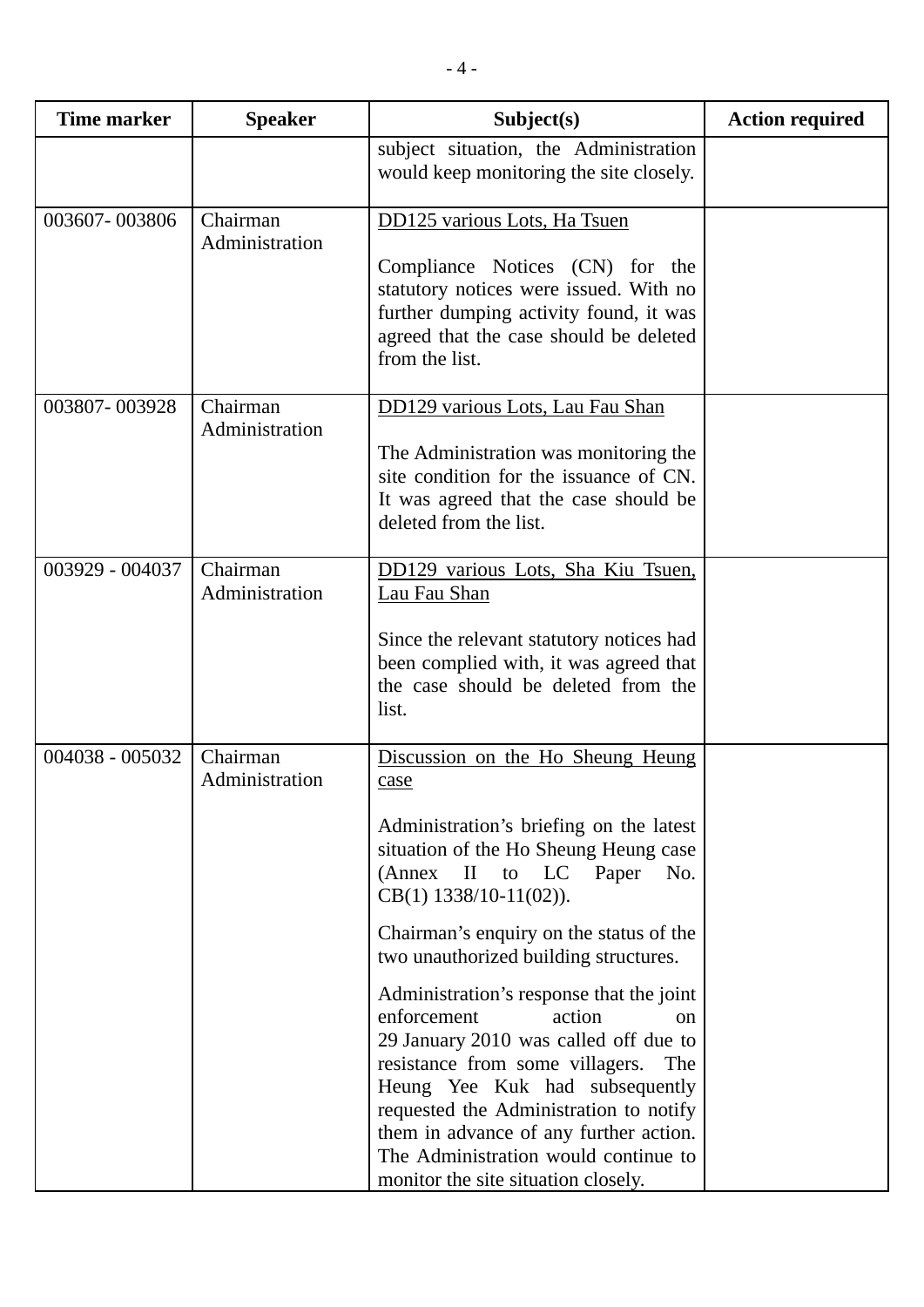| <b>Time marker</b> | <b>Speaker</b>                             | Subject(s)                                                                                                                                                                                                                                                                                                                                                                     | <b>Action required</b>                                                                                |
|--------------------|--------------------------------------------|--------------------------------------------------------------------------------------------------------------------------------------------------------------------------------------------------------------------------------------------------------------------------------------------------------------------------------------------------------------------------------|-------------------------------------------------------------------------------------------------------|
| $005033 - 010750$  | Chairman<br>Ms Audrey EU<br>Administration | Discussion on the submission from the<br>Hong Kong Dumper Truck Drivers<br>Association (the Association) to the<br>Subcommittee.                                                                                                                                                                                                                                               | The Administration<br>to advise its stance<br>the<br>on<br>recommendations to<br>avoid<br>overloading |
|                    |                                            | Ms Audrey Eu's views/enquiries -                                                                                                                                                                                                                                                                                                                                               | of dump trucks as<br>in<br>out<br>the<br>set                                                          |
|                    |                                            | (a) overloading of dump trucks would<br>pose a threat on road safety;                                                                                                                                                                                                                                                                                                          | submission from the<br>Hong Kong Dumper<br>Truck<br>Drivers                                           |
|                    |                                            | (b) the existing practice to reject entry<br>of overloaded dump trucks might<br>lead to more fly-tipping activities<br>as drivers might tend to reduce<br>their loads through illegal dumping;                                                                                                                                                                                 | Association.                                                                                          |
|                    |                                            | (c) the Association had conducted a<br>trial<br>the<br>of<br>Global<br>use<br>on<br>Positioning System (GPS) to track<br>dump trucks to prevent illegal<br>dumping, but this did not have the<br>of<br>the<br>Construction<br>support<br>Industry Council (CIC); and                                                                                                           |                                                                                                       |
|                    |                                            | (d) consideration should be given to<br>legislating against overloading with<br>heavy penalty.                                                                                                                                                                                                                                                                                 |                                                                                                       |
|                    |                                            | Administration's response -                                                                                                                                                                                                                                                                                                                                                    |                                                                                                       |
|                    |                                            | (a) both the Environmental Protection<br>Department (EPD) and the Civil<br>Engineering<br>and Development<br>Department (CEDD) had been<br>reminding the dump truck trades<br>not to overload their trucks or<br>otherwise they would not be<br>allowed to enter the disposal<br>facilities. The same message had<br>been conveyed to the management<br>of construction sites; |                                                                                                       |
|                    |                                            | Administration<br>$(b)$ the<br>the<br>met<br>Association and the GPS service<br>provider on 8 April 2011 regarding<br>a trial scheme conducted by the                                                                                                                                                                                                                          |                                                                                                       |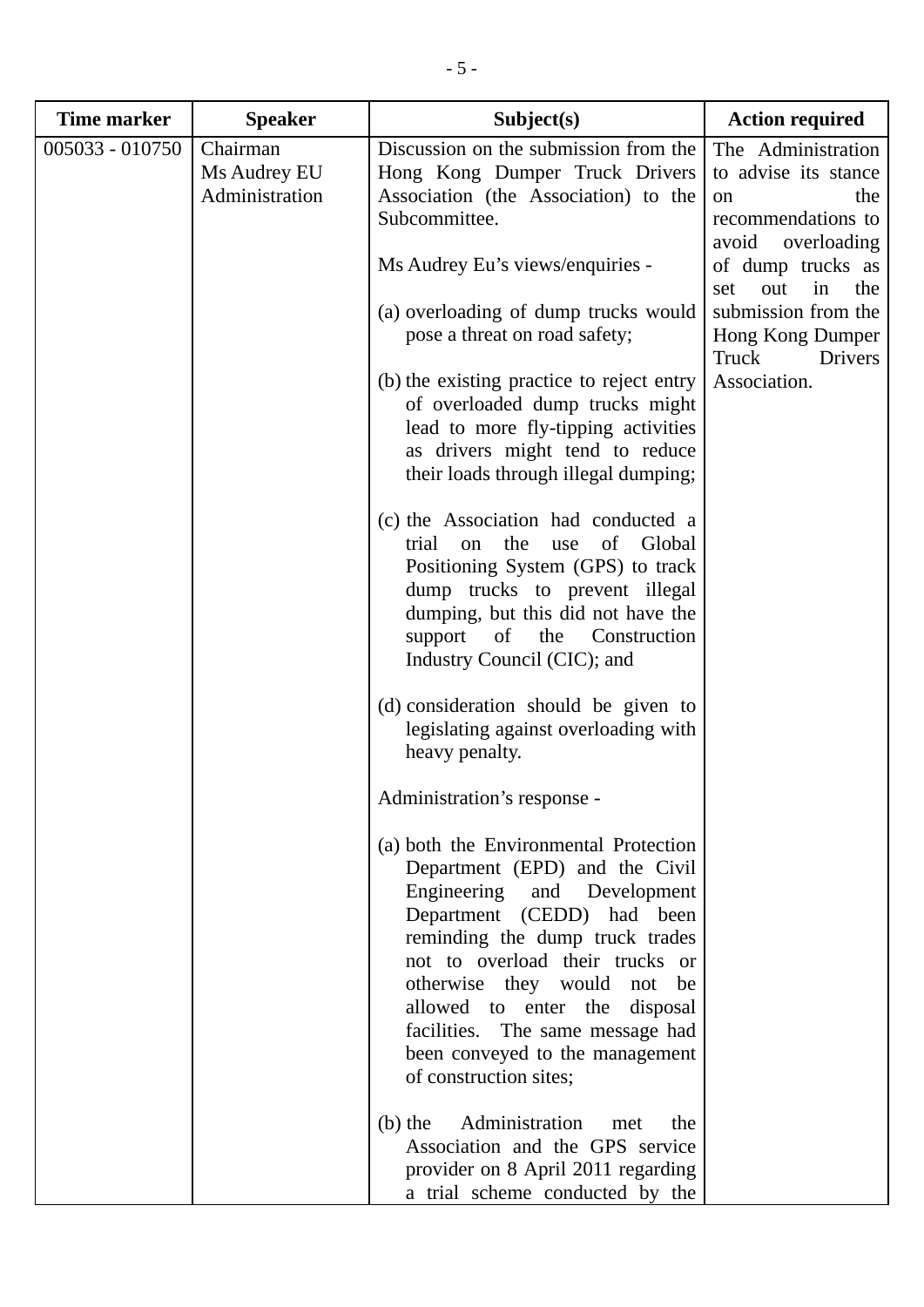| <b>Time marker</b> | <b>Speaker</b>                             | Subject(s)                                                                                                                                                                                                                                                                                                                                                                                                                                                                                                                                                                                                                                                                                                                | <b>Action required</b> |
|--------------------|--------------------------------------------|---------------------------------------------------------------------------------------------------------------------------------------------------------------------------------------------------------------------------------------------------------------------------------------------------------------------------------------------------------------------------------------------------------------------------------------------------------------------------------------------------------------------------------------------------------------------------------------------------------------------------------------------------------------------------------------------------------------------------|------------------------|
|                    |                                            | Association. It was expected to<br>cover 100 dump trucks for a<br>six-month<br>trial<br>starting<br>March 2011. So far, 12 trucks had<br>installed<br>GPS.<br>been<br>with<br>Preliminary assessment was that<br>the system was good for tracking<br>and fleet management, but not<br>effective in monitoring overloading<br>or illegal dumping. Besides, the<br>GPS service provider had yet to<br>look at some technical issues such<br>as prevention of tampering of the<br>device, manipulation of record, and<br>building up chain of evidence so<br>that the record would be accepted<br>as evidence by the courts; and<br>(c) would maintain close liaison with<br>the Association and CIC regarding<br>the trial. |                        |
|                    |                                            |                                                                                                                                                                                                                                                                                                                                                                                                                                                                                                                                                                                                                                                                                                                           |                        |
| 010751 - 011230    | Chairman<br>Ms Audrey EU<br>Administration | Discussion<br>the<br>proposed<br>on<br>amendments to the Waste Disposal<br>Ordinance (Cap. 354) (WDO) to<br>enhance regulation against depositing<br>abandoned C&D materials on private<br>land.<br>Chairman's enquiry on the legislative<br>timetable.<br>Ms Audrey EU's enquiry on whether<br>heavier penalty would be imposed.<br>Administration's responses -<br>(a) a public consultation had been<br>conducted to solicit views on the<br>proposal. The public and relevant<br>stakeholders<br>generally<br>were<br>positive and supportive towards the<br>proposal;                                                                                                                                                |                        |
|                    |                                            | (b) preparation<br>of the<br>legislative<br>proposal was underway, taking into                                                                                                                                                                                                                                                                                                                                                                                                                                                                                                                                                                                                                                            |                        |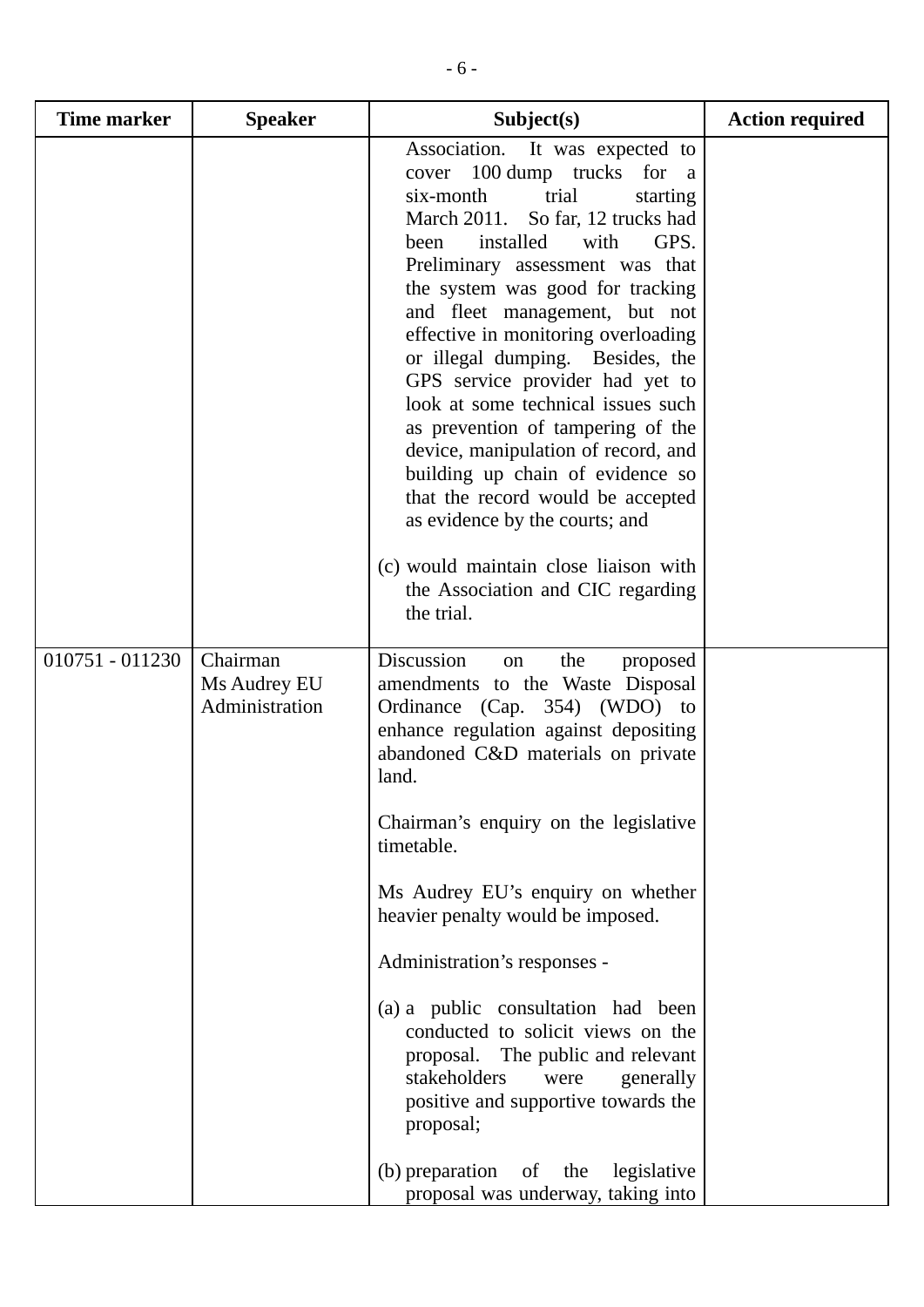| <b>Time marker</b> | <b>Speaker</b>                                                | Subject(s)                                                                                                                                                                                                                                                                                                                                                                                                                                                                                                                                                                                                                                                                                                                                                                                                                                                                                                                                                                                                                        | <b>Action required</b>                                                                                                                                                                                                                                                                                                            |
|--------------------|---------------------------------------------------------------|-----------------------------------------------------------------------------------------------------------------------------------------------------------------------------------------------------------------------------------------------------------------------------------------------------------------------------------------------------------------------------------------------------------------------------------------------------------------------------------------------------------------------------------------------------------------------------------------------------------------------------------------------------------------------------------------------------------------------------------------------------------------------------------------------------------------------------------------------------------------------------------------------------------------------------------------------------------------------------------------------------------------------------------|-----------------------------------------------------------------------------------------------------------------------------------------------------------------------------------------------------------------------------------------------------------------------------------------------------------------------------------|
|                    |                                                               | and<br>views<br>account<br>comments<br>received<br>during<br>the<br>public<br>consultation;<br>(c) once completed, the amendment                                                                                                                                                                                                                                                                                                                                                                                                                                                                                                                                                                                                                                                                                                                                                                                                                                                                                                  |                                                                                                                                                                                                                                                                                                                                   |
|                    |                                                               | proposal would be introduced to<br>the Legislative Council as soon as<br>possible subject to the availability<br>of slot; and                                                                                                                                                                                                                                                                                                                                                                                                                                                                                                                                                                                                                                                                                                                                                                                                                                                                                                     |                                                                                                                                                                                                                                                                                                                                   |
|                    |                                                               | (d) the penalty levels would be in line<br>with the established ones.                                                                                                                                                                                                                                                                                                                                                                                                                                                                                                                                                                                                                                                                                                                                                                                                                                                                                                                                                             |                                                                                                                                                                                                                                                                                                                                   |
| 011231 - 013426    | Chairman<br>Ms Audrey EU<br>Miss Tanya CHAN<br>Administration | Discussion on the differences in the<br>handling of overloading dump trucks<br>at disposal facilities managed by EPD<br>and CEDD.<br>Administration's response -<br>(a) at present, inert C&D materials<br>could be disposed of at public fill<br>reception facilities managed by<br>CEDD.<br>C&D waste containing<br>more than 50% by weight of inert<br>materials should be delivered to the<br>facilities<br>sorting<br>managed<br>by<br>CEDD.<br>C&D waste containing<br>not more than 50% by weight of<br>inert construction waste should be<br>disposed of at landfills managed by<br>EPD;<br>(b) consistent<br>message<br>would<br>be<br>conveyed to the dump truck trades<br>that overloaded dump trucks would<br>be rejected at all disposal facilities;<br>(c) CEDD had met with the trade<br>associations of dump truck drivers<br>last week. There was a general<br>consensus that overloaded dump<br>trucks should be rejected at<br>CEDD's facilities, but detailed<br>arrangement had yet to be worked<br>out; and | The Administration<br>to provide a paper<br>explaining<br>the<br>in<br>differences<br>the<br>handling<br>of<br>overloading<br>dump<br>trucks at public fill<br>reception facilities,<br>sorting facilities and<br>landfills.<br>also<br>To<br>include in the paper<br>the latest progress in<br>resolving<br>such<br>differences. |